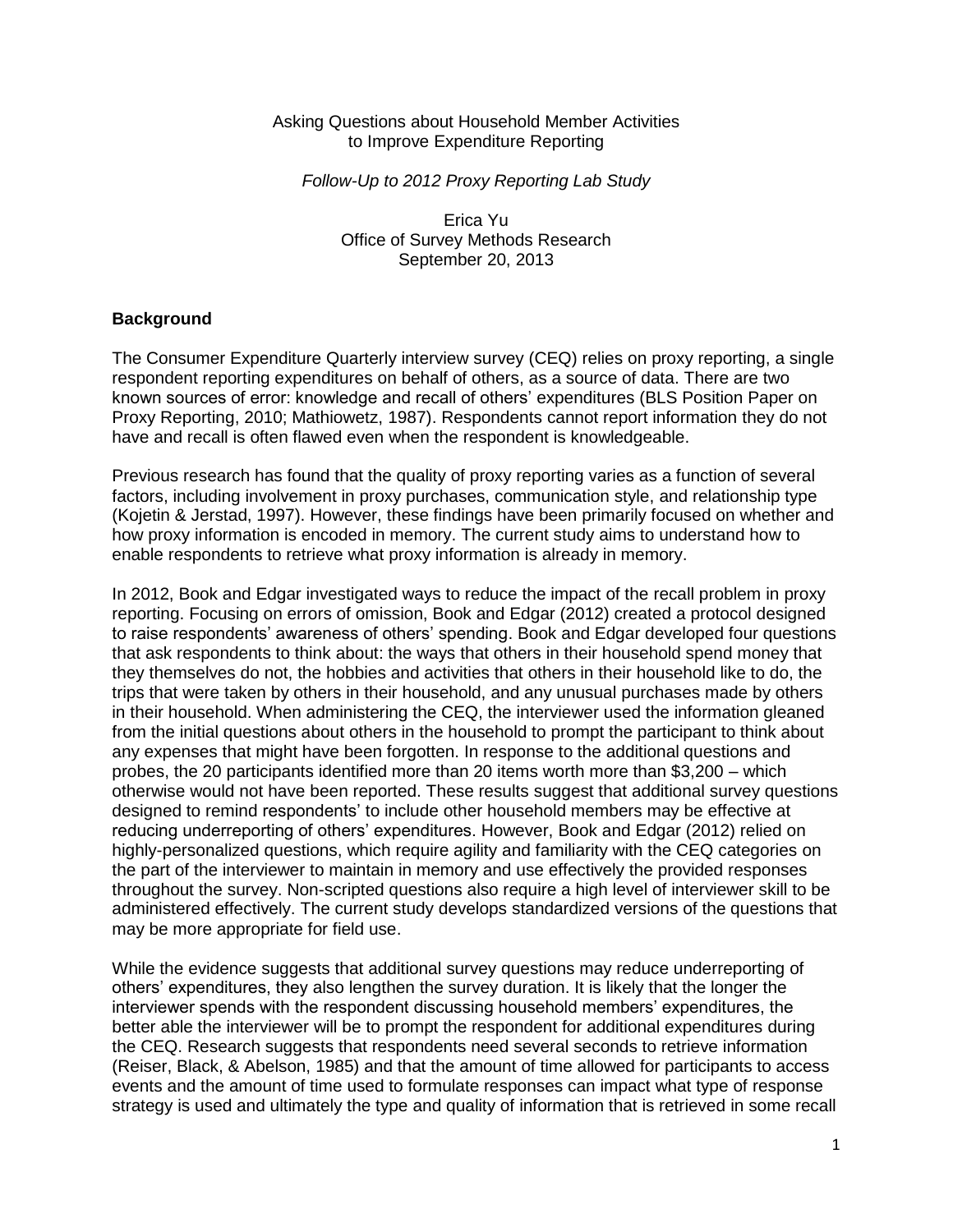tasks (Blair & Burton, 1987; Burton & Blair, 1991). Longer response times are often associated with more accurate recalls while shorter response times are associated with inferior response strategies such as estimation. Implementing the proposed additional questions efficiently will require understanding the minimum time needed for participants to provide meaningful openended responses. The current study includes a timing manipulation to test the effect of interviewer pacing on responses to the proposed questions.

The primary aims of the current study are to refine the proxy reporting questions developed by Book and Edgar (2012), by standardizing script wording to be used in a production setting. A secondary goal of the current study is to understand the minimum amount of time needed to spend on these additional questions.

## **Method**

#### *Design of timing study*

All participants received the same cognitive interviewing protocol except for one difference during the initial proxy questions: half of the participants were given a minimum of 10 seconds to complete their open-ended responses while the other half of the participants were given a minimum of 2 seconds. This design aimed to investigate whether additional time would enable participants to more thoroughly search memory for additional reports. The latter group aimed to approximate a style of interviewing wherein the interviewer continued on after the participant gave any response. A computer-assisted personal interviewing (CAPI) instrument was developed using Visual Basic to enable the interviewer to input summaries of the participants' responses, implement the 2 and 10 second manipulations, and record the time spend on each proxy question. When administering the 10 second minimum interval, the interviewer maintained normal interviewing style despite any silences by continuing to type or otherwise appear to be working until the minimum interval had passed.

#### *Materials for proxy protocols*

The initial proxy questions asked participants to consider how others in their household spend their money based on the four questions tested in Book and Edgar (2012) with several modifications. Question scripts and the full protocol are included in Appendix A. These questions ask participants to think of general, dispositional characteristics of others in their household (converging on a common reporting strategy that proxy respondents have been found to engage in; Schwarz & Wellens, 1997). A question about changes to day-to-dayroutines was added to capture behavioral changes that are more likely to be recalled than expenditures but nonetheless result in expenditures (Reiser, Black, & Abelson, 1985). The addition of this question is further supported by evidence that household members commonly retrieve from memory information about proxy purchases by thinking of usual behaviors; a question asking about *changes* to routines may cue new information. Second, household member names were included in each question to further prompt participants to consider each household member. And third, the hobbies question was shifted to the end to reduce overlap with responses to the other questions due to its broadness. The open-ended proxy questions in the current study asked about:

- (1) types of things others spend their money on that the participant did not,
- (2) vacations or trips others had gone on without the participant,
- (3) changes to the day-to-day routines of others,
- (4) unusual or out of the ordinary purchases made by others, and
- (5) hobbies of others.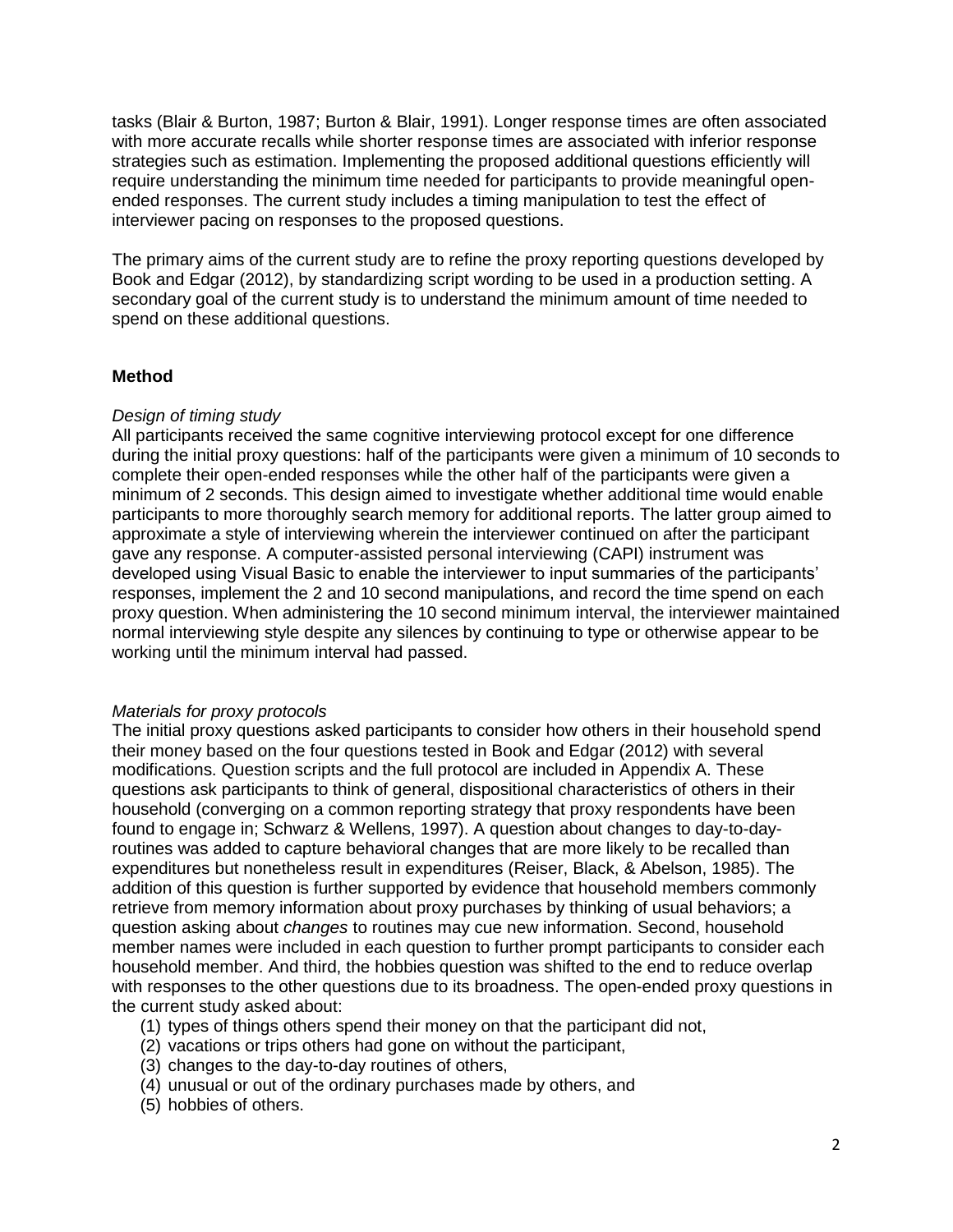Follow-up probe questions were developed to be standardized and appropriate for field use. The original probe scripts are included in Appendix B. Probes were designed to remind the respondent of the information he or she had provided at the start of the interview about other household members' spending habits, trips, routines, unusual purchases, and hobbies. The interviewer followed closely the question scripting and did not use unscripted probes.

To preview the main finding of this report, however, the scripted probes did not elicit additional expenditures as expected. While the 2012 study found that 10 of 18 participants added at least one expenditure report after hearing a proxy probe, the current study found that 0 of the first 11 participants added expenditures. Given that the current study was intended to improve upon the 2012 study, the protocols were re-evaluated. The primary difference between the 2012 study and the current study was identified to be the scripting of the proxy probes used during the CEQ portion of the study. In the 2012 study, the interviewer asked conversational probes that were tailored to each participant's situation. The probes were not scripted in advance and varied across participants. One example was:

"You mentioned that your wife bought some school books, has she done that in the past three months?"

In contrast, the current study's original scripting dictated that the interviewer asks: "You mentioned that your wife made a change to her day-to-day routine. Are there any other expenses that you want to add related to that?"

Despite the small size of the sample, the lack of additional proxy expenditure reports was deemed compelling enough to warrant modifying the probe scripts. Assuming that the current study's original probe scripts lacked sufficient cues to help participants recall proxy expenditures, the new probe scripts were designed to include more information from participants' initial open-ended responses while still maintaining standardization across participants. Using the same example, a modified probe script might read: ―You mentioned that your wife started school. Did she have any school-related expenses that we haven't talked about yet?"

The modified scripted probes were used for the remaining 14 participants; the protocol for each type of proxy report is included in Appendix B.

Following both the proxy protocol questions and the CEQ reporting sections, the participant was asked debriefing questions. The debriefing questions asked after the proxy protocols targeted the participants' comprehension of the proxy questions and knowledge of other household members' spending. The debriefing questions asked after the CEQ reporting sections targeted participants' judgments about reporting accuracy and value of the probes used. The scripted debriefing questions are included in Appendix C; additional unscripted debriefing questions were used as needed.

#### *Materials for CEQ reporting sections*

 $\overline{\phantom{a}}$ 

The CEQ was administered using the CAPI instrument used for training (v.14.43\_05-24-2013). Training cases were selected from Wave 2 or Wave 3 and household rosters were modified to include at least two people. $<sup>1</sup>$ </sup>

 $<sup>1</sup>$  Despite using cases with multi-person households, scripts throughout the CAPI instrument prompted the</sup> interviewer to ask whether 'you' had any expenses, rather than the inclusive 'you or anyone in your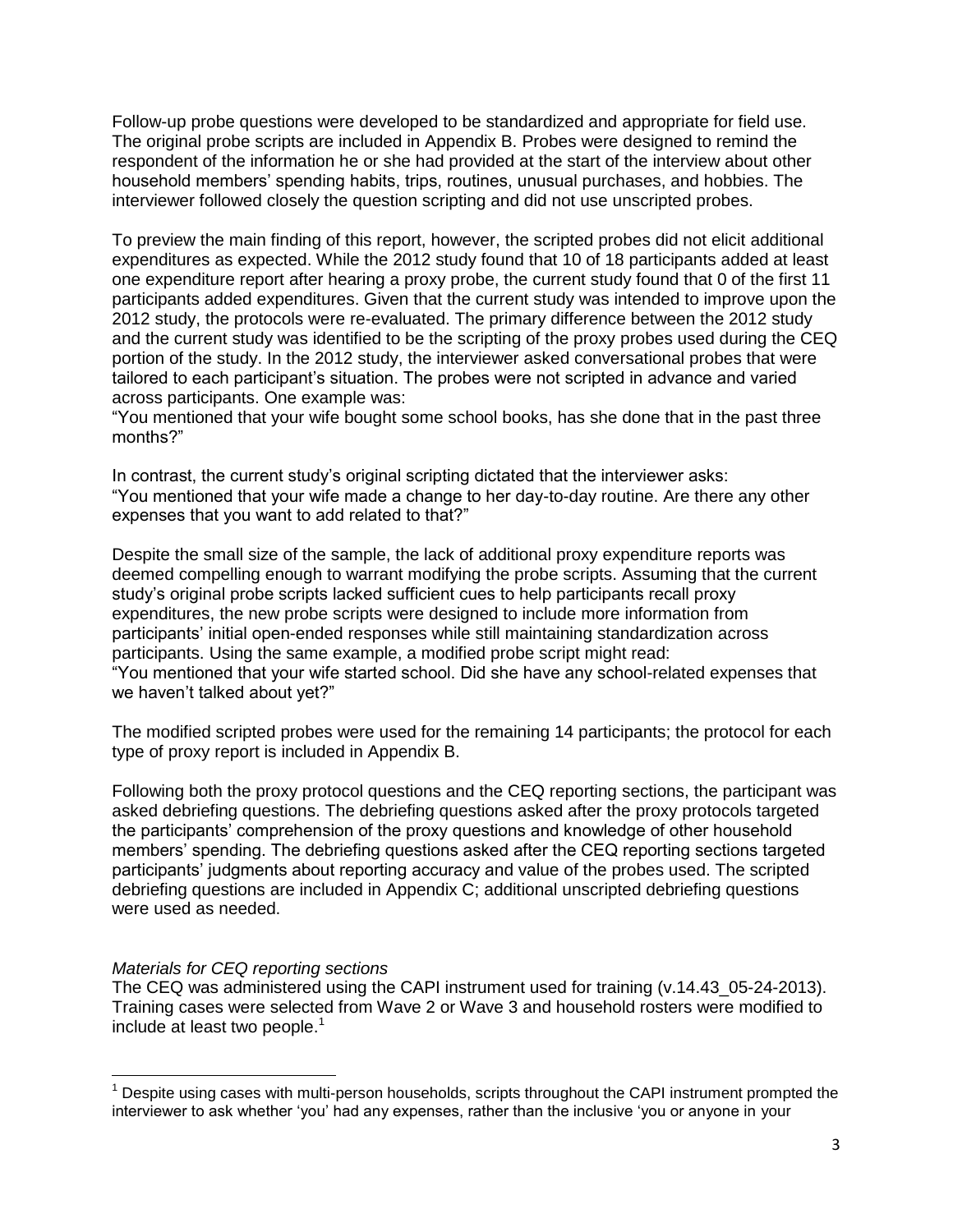## *Participants*

 $\overline{\phantom{a}}$ 

Twenty-five participants were recruited from the Office of Survey Methods Research (OSMR) database using two eligibility criteria: household size of at least two people (mean = 2.92 people, SD = 1.15) and the purchase of CEQ items (e.g., books, entertainment expenses, things for the home) during the reference period. Eligibility based on household size was further restricted to include people that were considered 'family' to target those households with shared expenses. The recruiter was also asked to select individuals across a range of education (Table 1), gender (number of male participants = 12), age levels (mean =  $45.4$  years, SD = 13.58; missing age data on 3 participants), income (Table 2), and varying roles in the household (e.g., parents with teenage kids, member of extended family; Table 3). The most common household types were participants living with children younger than 18 years (12 participants) and participants living with their partner only (6).

Table 1. Respondent education level (n=25)

| <b>Education level</b> |    |
|------------------------|----|
| Some high school       | 1  |
| High school diploma    | 2  |
| Some college           | ิค |
| College degree         | 11 |
| Advanced degree        | 5  |

Table 2. Respondent Income level (n=25)

| Income level       | n |
|--------------------|---|
| Less than \$40,000 | 8 |
| \$40,001-\$60,000  | 7 |
| \$60,001-\$75,000  | 2 |
| More than \$75,001 | 8 |

Table 3. Respondent household composition (n=25)

| Household type                                 |   |
|------------------------------------------------|---|
| Adult and partner                              |   |
| Adult and child(ren)                           | 6 |
| Adult and extended family, mixed ages          | 5 |
| Adult and roommates                            | 4 |
| Adult and partner and child(ren)               | 2 |
| Adult and partner, visited by child for summer | 1 |
| Adult visited by child regularly               |   |

household'. Debriefings from early interviews confirmed that at least some participants thought primarily of their own personal expenses when hearing the 'you' prompt. Later interviews corrected this error.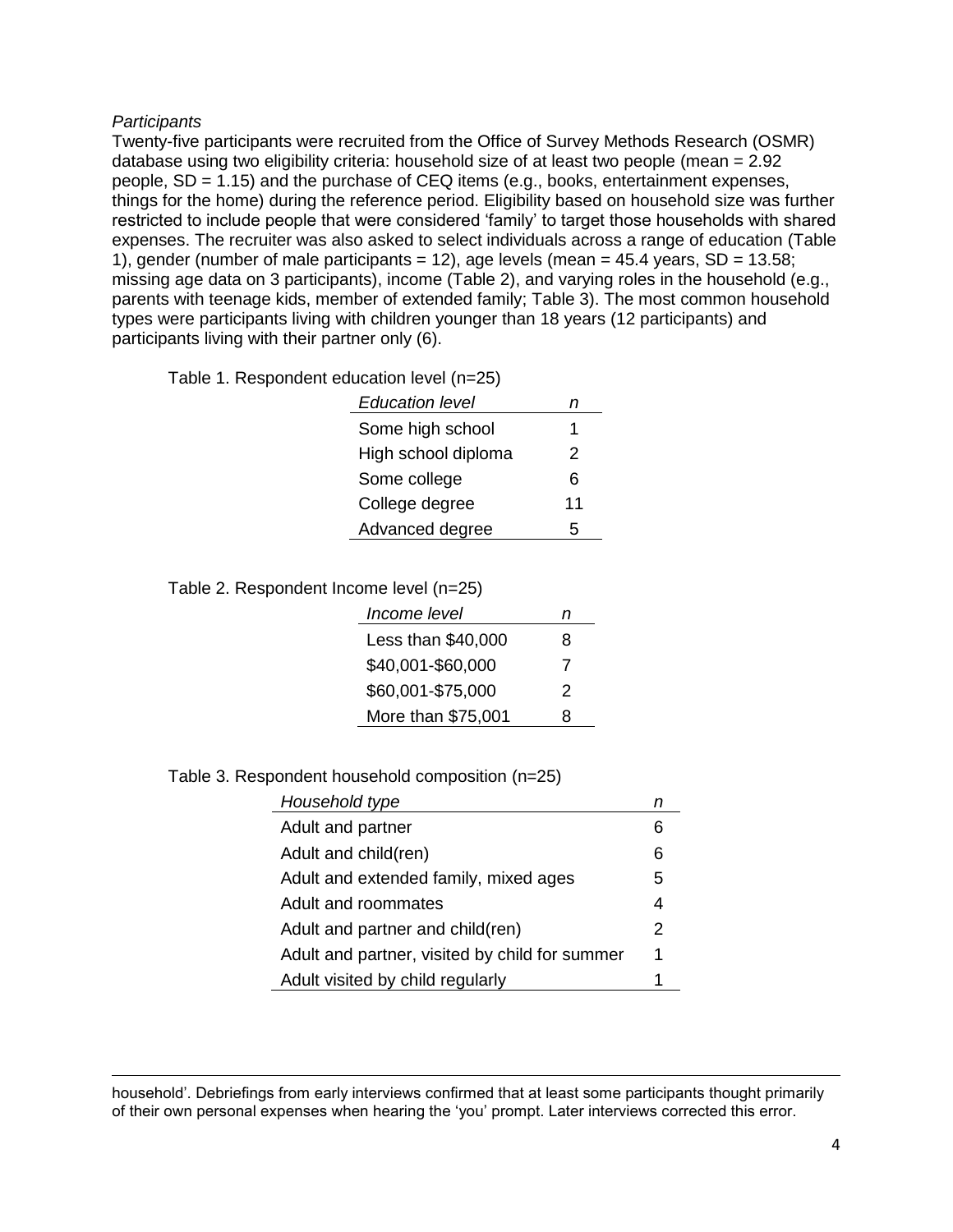## *Procedure*

Eligible individuals were brought into the OSMR lab for interviews. Before beginning the interview, the interviewer gave a brief introduction to the purpose of the Consumer Expenditure Survey, the purpose of the study and the task and collected informed consent and permission to record audio. The interviewer then collected household composition, household income level, and respondent education level. Respondent age and gender are on file in the participant database.

The interviewer administered the proxy questions using a CAPI instrument. After this section of questions was completed, the interviewer asked debriefing questions regarding comprehension, sensitivity, and ease or difficulty of answering the questions. Where a response along a scale was requested, show cards were used.

The interview continued onto the CEQ portion of the study, in which the interviewer selected and administered relevant CEQ sections. The interviewer aimed to complete at least 3 sections, including at least one section indicated by the initial proxy-related questions and at least one section not indicated. Proxy-related sections were selected as categories that contained at least one of the responses provided during the proxy questions. As two examples: if the respondent said that a household member had a hobby of playing video games, Section 17 was administered; if the respondent reported that a household member had a change in their day-today routine because of a new job and so was spending more money on clothes, Section 9 was administered. Sections were chosen on-the-fly as those most appropriate for the participant's situation and thus not all participants were administered the same CEQ sections. At the start and end of each relevant CEQ section, the interviewer administered the relevant probes (Appendix B). After the CEQ portion was completed, the interviewer asked debriefing questions about the study overall.

# **Results**

#### *Effect of timing manipulation on the number of reports for proxy questions*

Overall, participants reported a median of 6.0 items or activities across the 5 initial proxy questions (minimum=2.0; maximum=35.0). The overall mean number of items or activities reported is 7.3 (SD=6.9); however, this number is inflated due to one participant's 35 reports. The manipulation of minimum response interval was designed to enable participants more time to reflect on the question and generate their response. The data suggest the additional time may have led to additional reports: the median number of reports in the short interval group is 4.0; the median in the long group is 6.0. Given the small sample size, it is difficult to interpret such differences between the timing groups. Unless otherwise noted, the groups have been combined for all analyses.

Additionally, at least two participants initially answered "none" to a question and used the remainder of the minimum 10 second interval to continue thinking about the question and change their response. An interviewer using the standard pacing style would likely have moved on to the next question and missed collecting information.

#### *Representation of other household members*

Overall, for each of the five proxy questions asked, participants were able to provide information for the other members in their CU. The first question ("Are there some types of things that [name] spends money on that you don't?") was repeated for each individual in the CU. For this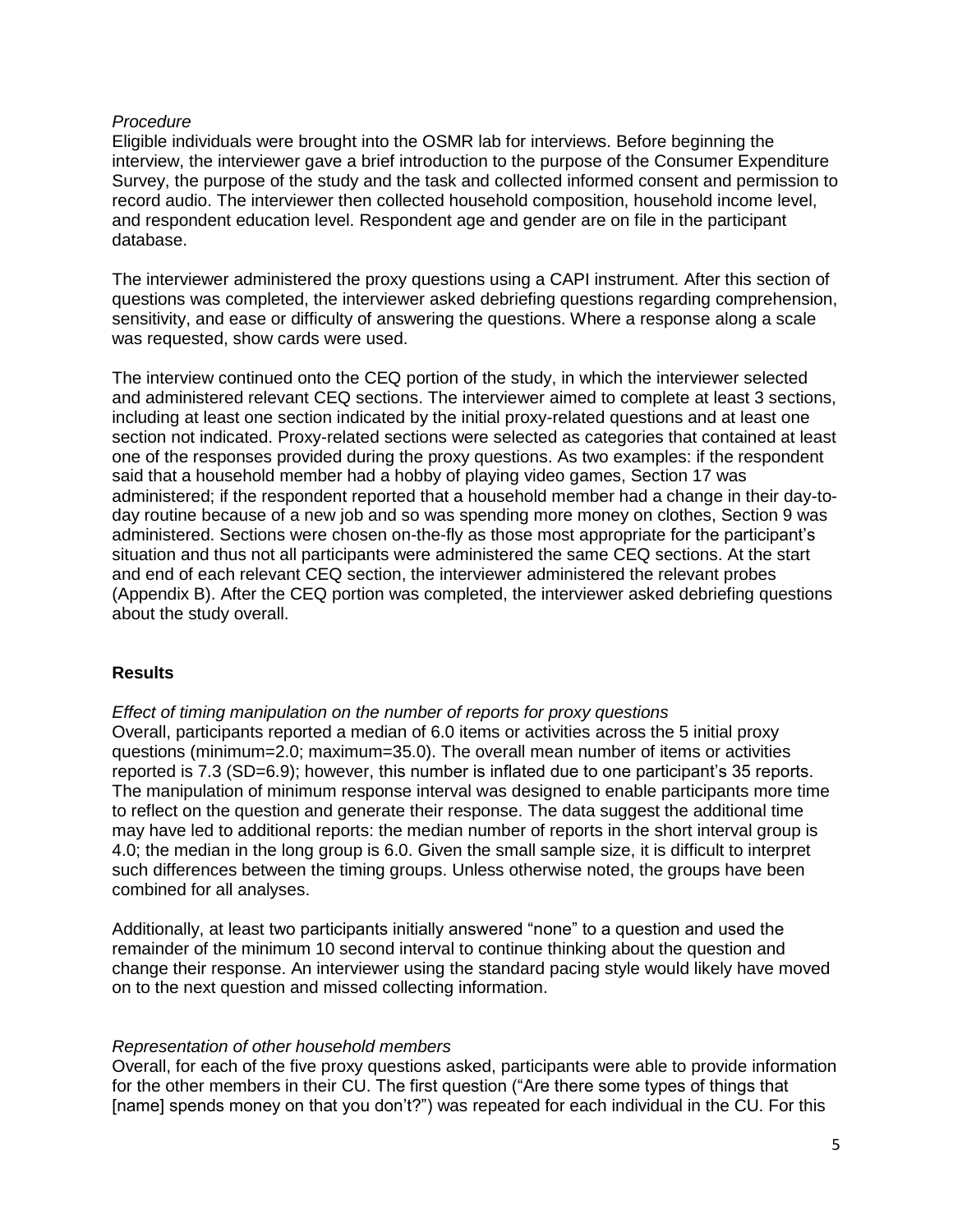question, 16 out of 48 consumer unit (CU) members across all participants were reported for as "none" or "nothing", though this consists primarily of young children.

The four later questions (trips, routines, unusual purchases, hobbies) are asked at the CU-level though the question wording includes each CU member's name and the information is recorded at the individual level. As shown in Table 4, a substantial proportion of participants responded simply "none" or "nothing" to questions except the question about hobbies. These high proportions may indicate that participants did not understand the question, did not find the question relevant to their household, or refused to answer.

Table 4. Number of respondents reporting no expenditures or behaviors (n=25 for each question)

| Proxy question            | n  |
|---------------------------|----|
| Trips without participant | 12 |
| Changes in routines       | 11 |
| Unusual purchases         | 16 |
| <b>Hobbies</b>            | 2  |

#### *Expenditure categories identified during proxy questions*

Responses from the proxy questions may indicate the typical types of expenditures that respondents are able to recall and report for. The first proxy question ("Are there some types of things that [name] spends money on that you don't?") elicited the expenditure categories shown in Table 5 (a participant contributes at most one time to each category, regardless of the number of CU members indicated in response to the questions). The most common category was clothing, with 13 out of 25 participants naming clothing as an expense of at least one CU member.

Table 5. Categories generated in response to open-ended question about how others spend money

| Category named                           | n  |
|------------------------------------------|----|
| Clothing and accessories                 | 13 |
| Movies, books, and entertainment         | 7  |
| Food                                     | 7  |
| Vehicle expenses                         | 5  |
| Rent, mortgage, insurance, and utilities | 5  |
| Cosmetics and personal care              | 5  |
| Toys                                     | 3  |
| Electronics and video games              | 3  |
| Transportation                           | 2  |
| Exercise and recreation equipment        | 2  |
| <b>Travel expenses</b>                   | 1  |
| Home goods                               |    |
| Medical expenses                         |    |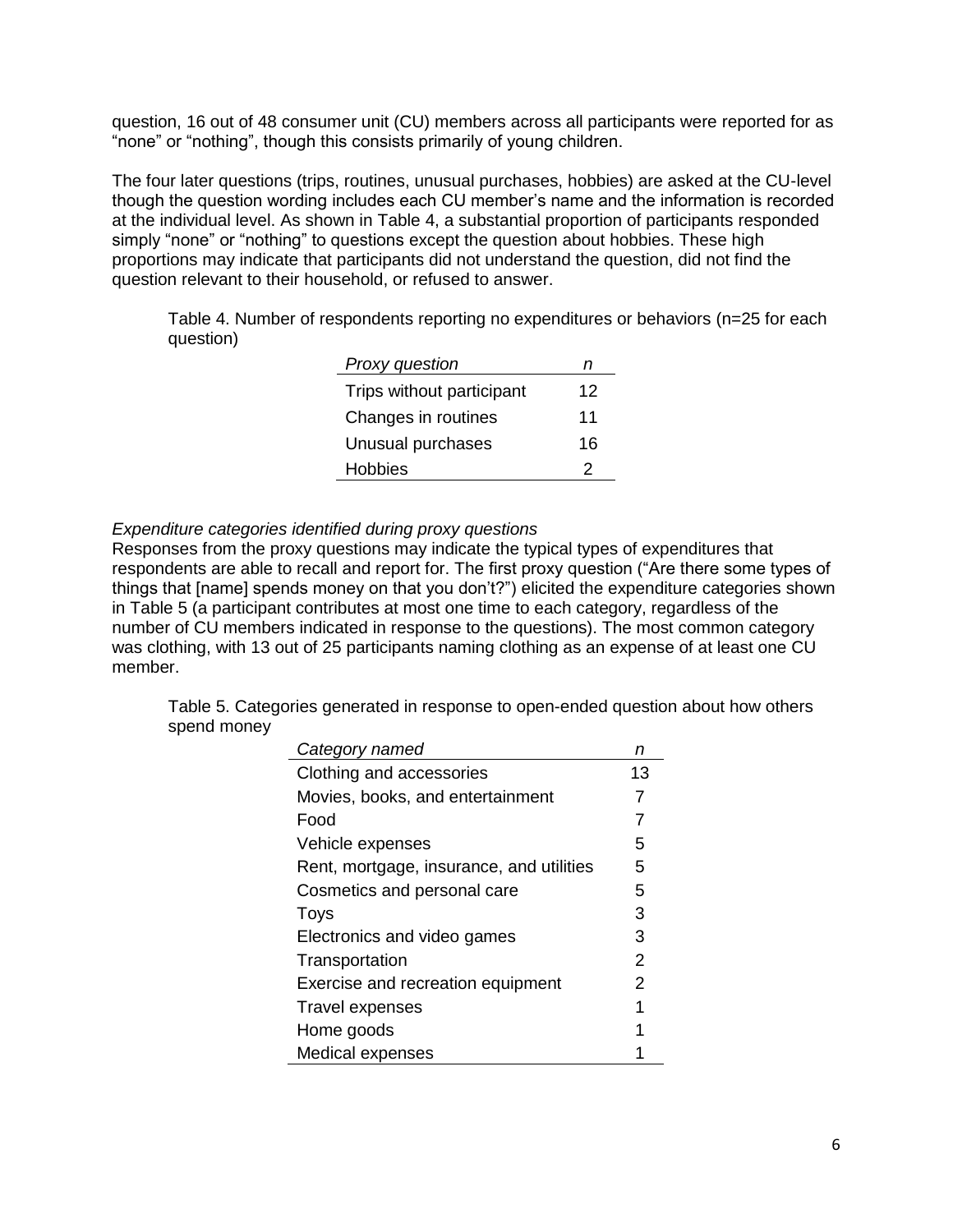Thirteen participants reported that at least one CU-member went on a trip without them. Destinations included California (2 participants), Louisiana, West Virginia, and Arkansas; the beach (3); a cruise (2); going back and forth to college; Europe, Dominican Republic, and Switzerland.

Eleven participants reported that at least one CU-member experienced a change in their day-today routine. Responses included health conditions (3), family vacations (3, not included as response to the trips question), getting out of school for summer (2), summer camp, purchasing a vehicle, joining the gym, and canceling a phone plan.

Nine participants reported that at least one CU-member had made an unusual purchase. These purchases included trip souvenirs (2), jewelry, plane tickets, handbags, a car battery, toys, a DVD, and a stun gun.

Twenty-three participants reported a hobby for at least one CU-member, as shown in Table 6. The most common category reported was participating in sports or recreation. Additional categories named by only one participant include cars, watching sports events, shopping, and going to museums.

Table 6. Categories generated in response to open-ended question about others' hobbies

| Category named                                               |    |
|--------------------------------------------------------------|----|
| Sports and recreation                                        | 16 |
| Electronics/video and computer<br>games/surfing the internet | 9  |
| Music/movies/television                                      | 4  |
| Reading/writing/studying                                     | 4  |
| Family and friends                                           |    |

The five proxy questions collected a range of information. Importantly, respondents' answers spanned across many CEQ sections, with breadth and relevance that could not have been achieved with more specific questions. Not all responses were directly related to an expenditure category, but all reports could be used to prompt participants for additional expenses. In this way, probes are relevant to households even while the questions retain standardization across the sample. And, while the expenditure categories identified after probing may indicate which categories respondents are likely to be unable to proxy report for, it is also highly likely that there remain yet more expenditures not recalled at all.

#### *Proxy protocol sensitivity*

During debriefing, participants rated how sensitive the proxy questions felt on a scale from 1 to 5, where 1 represented not at all sensitive and 5 represented very sensitive. The most frequent response was that the questions were 'not at all sensitive', with the majority of responses falling along the lower range of the sensitivity scale, as shown in Table 7 (median  $= 2$ ). However, when asked in a follow-up question to speculate about how others might feel, participants revealed that they believed the nature of the questions was potentially sensitive (median=3). This difference between the self and other ratings suggests that the answers, rather than the question, are the sensitive element. It is likely that participants offered no sensitive answers but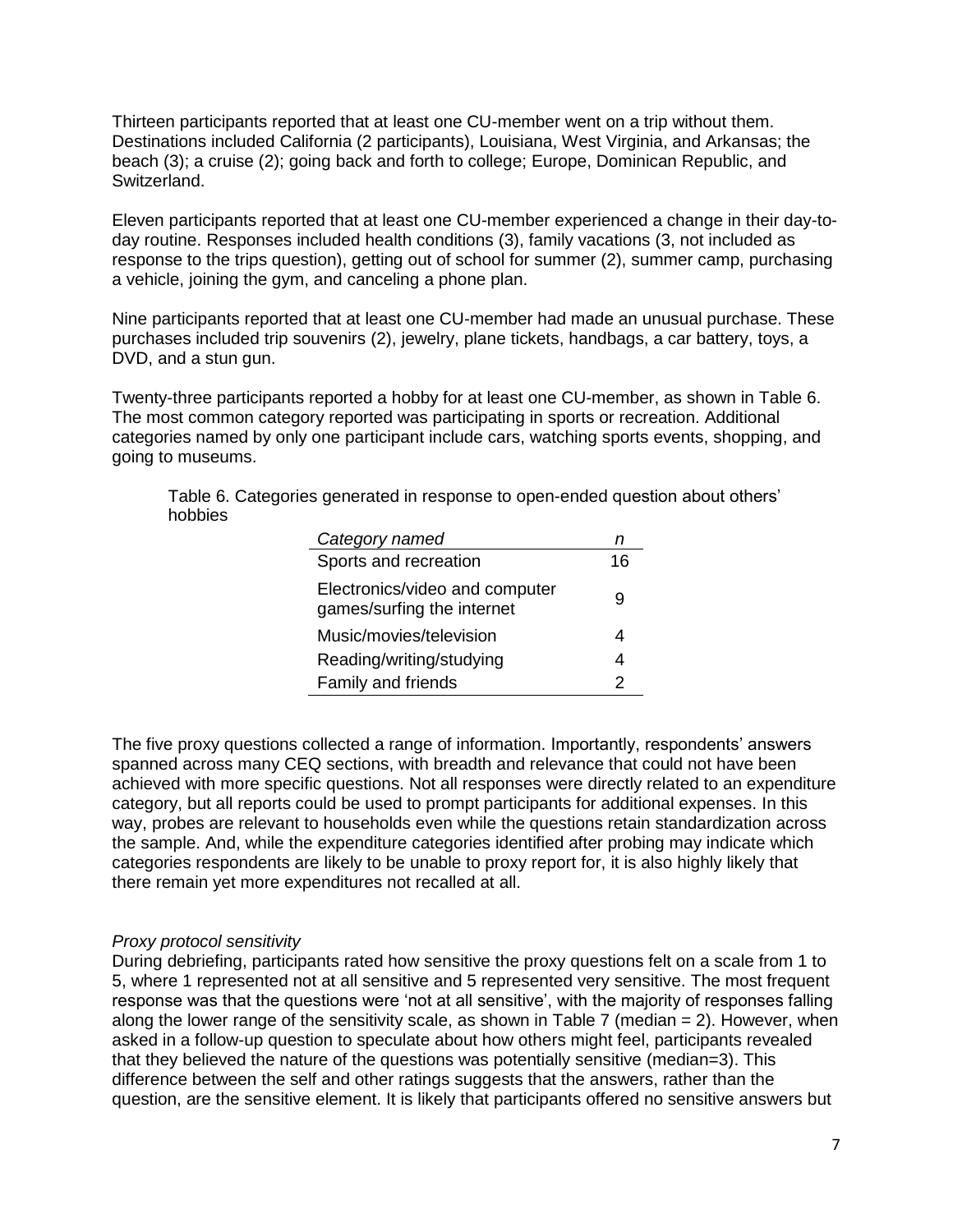could imagine others revealing personal information. Indeed, several participants remarked that others' expenses were "not her business" or that providing information was "giving out information that was not hers to give." One participant reported that the questions made him feel like he ought to know the answers to the questions and so he had a sensitive feeling when he did not know an answer.

|   |                      | Self | Others |
|---|----------------------|------|--------|
|   | Rating               | n    |        |
| 1 | Not at all sensitive | 8    | 5      |
| 2 |                      | 6    | 2      |
| 3 |                      | 6    | 8      |
|   |                      |      | ิค     |
| 5 | Very sensitive       |      |        |

Table 7. Sensitivity ratings for proxy questions (n=25)

## *Proxy protocol awkwardness*

Given the inclusion of a potential silence in the interviewing protocol through the minimum response interval manipulation, participants were asked whether they felt the interview and the experience of listening to questions and providing answers had felt normal or awkward. Of the 13 participants in the long interval group, 12 reported that the interactions felt 'normal'; of the 12 participants in the short interval group, 9 reported 'normal'. However, 6 ratings were given with qualifications. Of these 6, 5 participants explained that the questions or the experience of thinking of answers was "unusual" or "not something I had ever thought about", indicating that their ratings were based not on the interaction but instead on the content of the questions. The remaining participant qualified his response by reporting that the interaction felt awkward at first but then seemed normal; he was in the group of participants who received a short interval, which was meant to approximate standard interviewing style. Although the validity of awkwardness ratings collected by the interviewer may be limited, that six participants did give critical responses suggests that participants felt comfortable providing honest responses. Overall, the slow interviewer pacing seemed not to affect participants' view of whether the interview proceeded normally.

# *Proxy protocol length*

Given the inclusion of additional time due to the minimum response interval, participants were asked whether the set of proxy questions felt long or short. Of the 25 participants, 23 reported that the questions felt short. One participant reported that the questions felt "in between" long and short, and the other participant reported that the questions felt long. However, the latter participant qualified her response by noting that the questions felt long because they were difficult to answer. Both participants received the long minimum response interval. Overall, this does not suggest that the slow interview pacing affected participants' subjective feeling of interview length.

#### *Knowledge of others' spending*

The quality of recall of others' spending depends on first having knowledge of others' spending. Participants were asked how much they knew about how other people in their household spend money, on a scale ranging from 'A great deal' to 'Not at all' (Table 8). Of the 25 participants, all felt that they were at least somewhat knowledgeable about others' spending. In debriefing,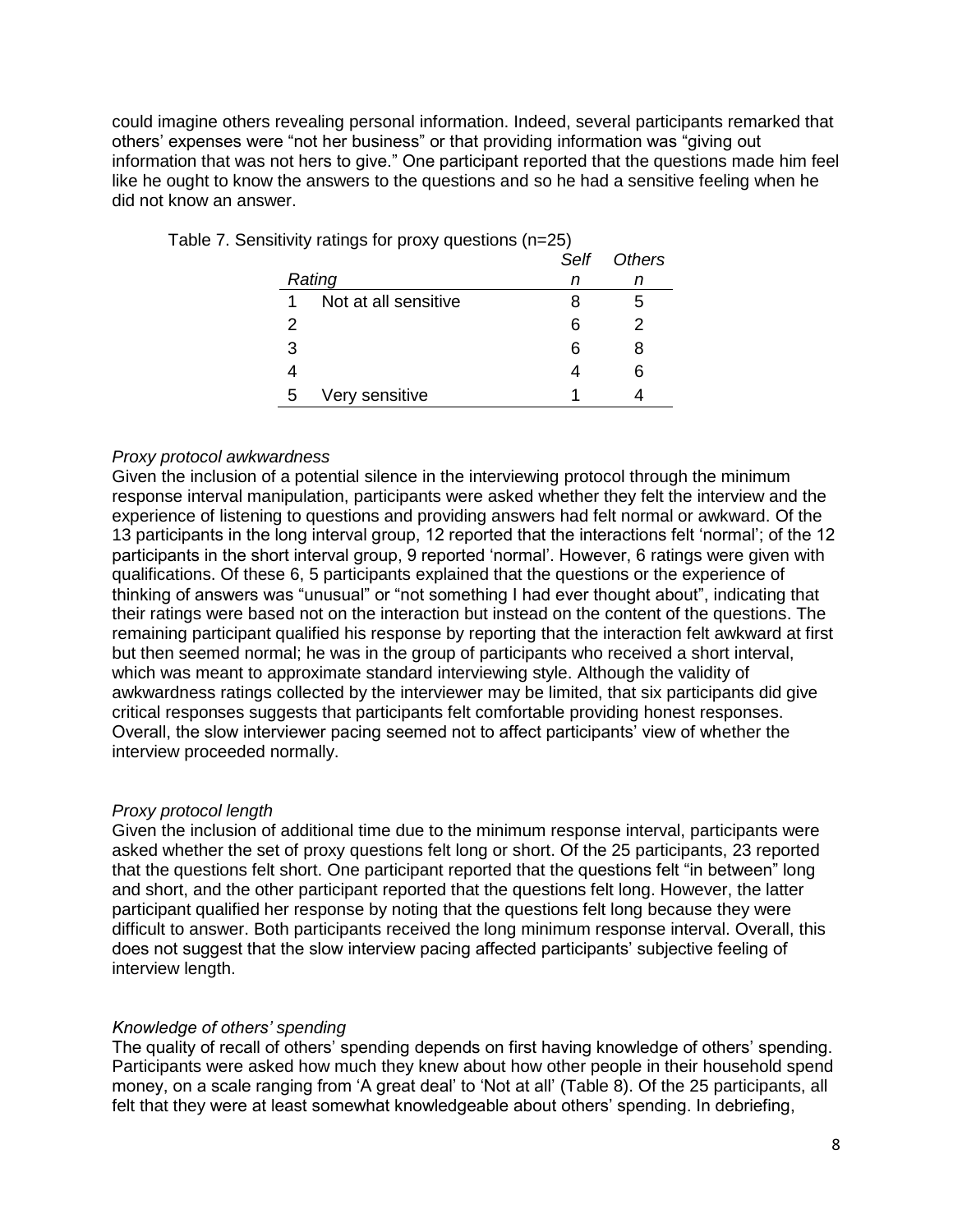several participants remarked that they obtain the knowledge through discussions with others, by noticing new purchases, or by being the parent who controls a child's income. Several participants also noted that there are some expenses they just do not know about. For example, one participant said: "I just [only] know he got the tennis shoes - I was with him...I didn't want to say anything [add more expenses] because I don't know." As expected, most participants said they knew only generally the kinds of things that others' spend their money on, but not the amounts they spent exactly.

Table 8. Ratings of knowledge of other household members' spending (n=25)

| Rating       | п  |
|--------------|----|
| A great deal | 8  |
| Quite a bit  | 12 |
| Somewhat     | 5  |
| Very little  | O  |
| Not at all   | 0  |

# *CEQ expenditures*

Participants were administered selected sections from the standard CEQ. The sections were chosen to be relevant to the information provided by the participant during proxy questioning. A summary of the items and amounts reported is shown in Table 9. The data have been combined across all participants, regardless of whether the section was being probed for proxy reporting (*n* probed in Table 9). $<sup>2</sup>$ </sup>

# *Proxy expenditures added after probing*

After completing a probed CEQ section, the participant was reminded of the information given during the proxy questions to prompt the participant to think of items not yet reported. As described in Appendix B, the initial round of interviews used a highly standardized and impersonal probe. None of the first 11 participants added expenditures and so the protocols were revised, as described on page 2 and Appendix B.

The revised protocol script elicited at least one additional expense from 5 out of 14 participants. These additional items included:

- Fees for participating in races: \$30, \$58
- Shoes for a visiting child: \$30
- Fees for participating in kayaking: \$350 (\$50 every 2 weeks in the reference period)
- Tennis balls: \$60 (\$15 every month in the reference period)
- Gasoline for mower: \$30
- Jeans: \$30

Overall, the revised protocol successfully elicited additional expenditures. The probes collected extra expenditures that would not have otherwise been recorded. The additional reports yielded

 2 The only difference between being probed and not being probed that is relevant to initial CEQ reporting is the insertion of a sentence at the start of the CEQ section "When we started, you mentioned that [name] might have had some of these expenses. Please keep them in mind as you answer the questions.‖ An analysis of the effect of this reminder on CEQ reporting was planned but could not be conducted because, as a result of the on-the-fly selection of CEQ sections, there were no sections with an appropriate balance of probed and not probed participants.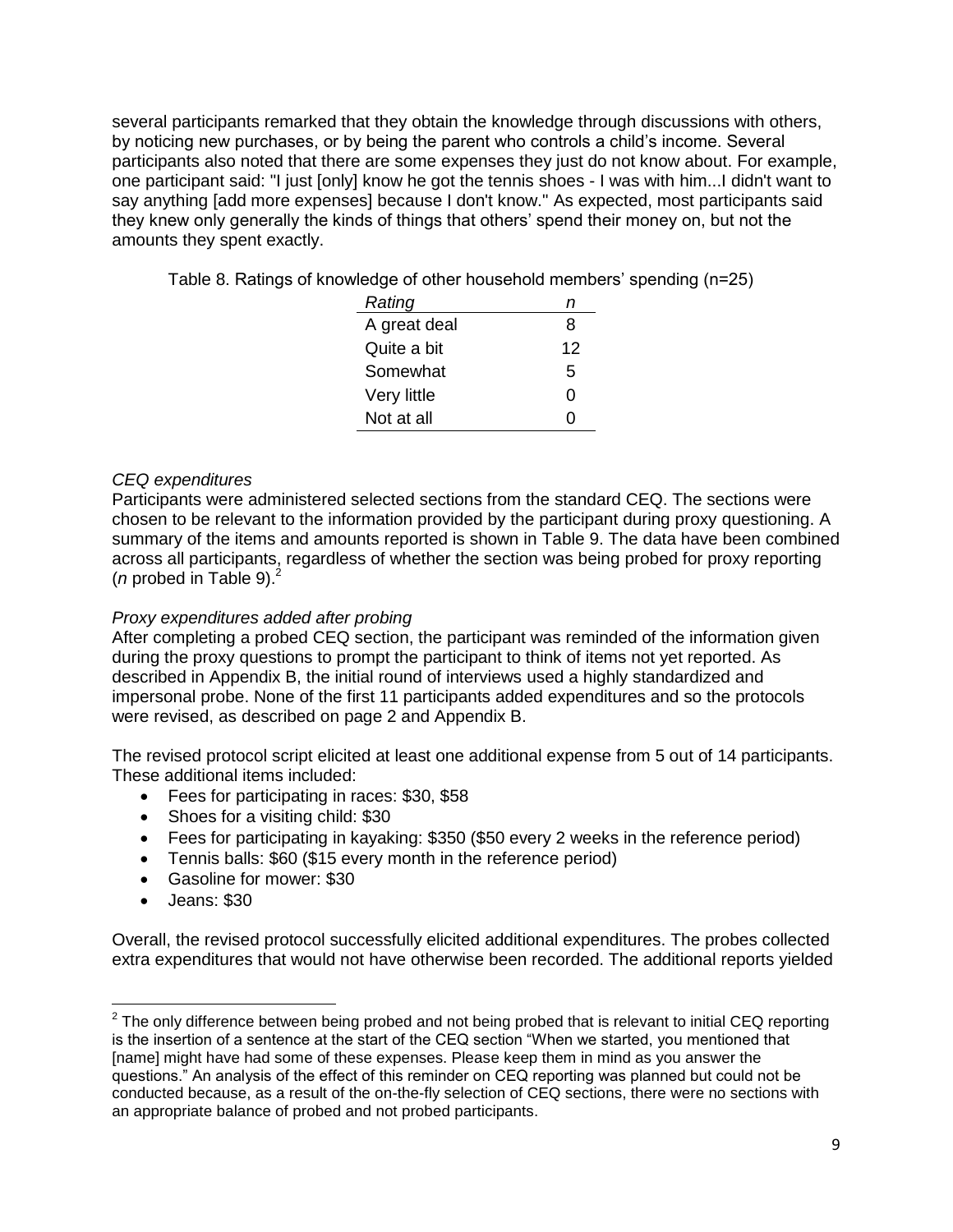by the probes totaled \$588 and averaged \$98 per report. The reports represented between 0.9% and 8% of the reporting participant's total expenditures reported during the CEQ.

|                                                                           | n  | n<br>Probed    | Count<br>ltems* | ltems<br>/n | $\frac{s}{2}$<br>n | $\mathcal{S}$ /<br><i>Items</i> |
|---------------------------------------------------------------------------|----|----------------|-----------------|-------------|--------------------|---------------------------------|
| Sect 6: Appliances, household<br>equipment, and other selected items      | 10 | 8              | 75              | 7.5         | \$1,467.2          | \$195.6                         |
| Sect 8: Home furnishings and related<br>household items                   | 17 | 3              | 228             | 13.4        | \$1,451.2          | \$108.2                         |
| Sect 9: Clothing and clothing services                                    | 18 | 12             | 437             | 24.3        | \$1,076.6          | \$44.3                          |
| Sect 12: Vehicle operating expenses                                       | 5  | 5              | 39              | 7.8         | \$1,356.2          | \$173.9                         |
| Sect 16: Educational expenses                                             | 2  | $\overline{2}$ | 7               | 3.5         | \$1,520.0          | \$434.3                         |
| Sect 17: Subscriptions, memberships,<br>books, and entertainment expenses | 20 | 18             | 294             | 14.7        | \$1,302.4          | \$88.6                          |
| Sect 18: Trips and vacations**                                            | 12 | 11             | 29              | 2.4         | \$2,125.4          | \$586.3                         |
| Sect 19: Miscellaneous expenses                                           |    | 1              | 5               | 5.0         | \$326.0            | \$65.2                          |

Table 9. Summary of CEQ reporting, before additional proxy probing<sup>3</sup>

\*The number of items reported is approximate. Where the data were available, precise figures have been used. In some instances, participants reported monthly expenditures (e.g., spending on jewelry, iTunes music, or trips to the cinema, monthly). In other instances, where participants did not specify quantity, the interviewer used judgment to estimate the quantity.

\*\*For trips and vacations, each trip reported is indicated as an 'item'. Due to a change in protocol to focus on identifying trips rather than enumerating expenses, four participants were not asked to report expenditures and so are omitted from the calculation of \$/n.

The proxy question about household members' hobbies had the most impact, yielding a total of four additional reports. The proxy question about changes in day-to-day routines led to one additional report and the question about ways that others spend their money led to one additional report. Although the conclusions that can be drawn from this information are limited, the impact of the hobbies question indicates that it may be the most effective proxy question of those tested.

#### *Retrospective ratings of proxy question usefulness*

l

To assess whether the proxy questions were useful in raising participants' awareness of how others' spend money, participants were asked whether they would have remembered their household members' purchases even if the interviewer had not reminded them. Respondents were evenly split: 12 participants responded 'yes', 12 responded 'no', and 1 participant was not asked.

 $3$  One participant reported what seemed to be inaccurate, high estimates of amount spent—expenses such as three members of the family going to the movies throughout the reference period was reported as \$1,500 and expenses totaled \$25,369 for the 3-month reference period. When removing this participant, the overall averages for each section remain similar except for reporting in Section 17: spending per participant dropped from \$1,302.4 to \$342.3 and spending per item dropped from \$88.6 to \$25.8.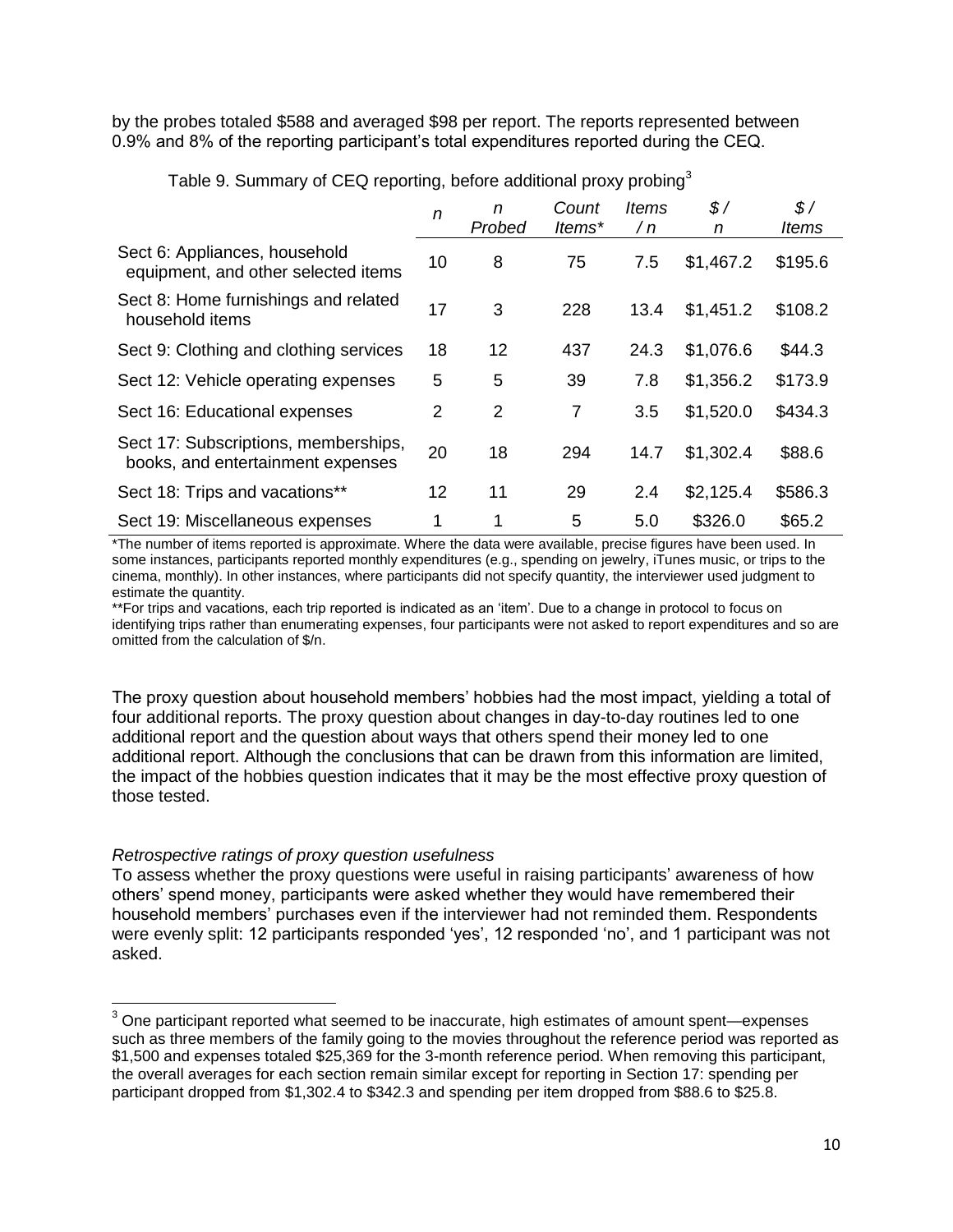Another question asked participants to rate how helpful the proxy questions were in reminding them about others' expenses. The results are shown in Table 10. All participants felt that the questions were at least somewhat helpful; one participant was not asked. Participants who did not report additional expenditures when probed still found the proxy protocols helpful. In other words, the initial proxy questions may have caused participants to remember additional expenditures before the directed probing occurred at the end of each CEQ section.

|  |  | Table 10. Ratings of helpfulness of proxy questions (n=24) |  |  |  |
|--|--|------------------------------------------------------------|--|--|--|
|--|--|------------------------------------------------------------|--|--|--|

| 1 | Not at all helpful |    |
|---|--------------------|----|
| 2 |                    |    |
| 3 |                    |    |
| 4 |                    | 5  |
| 5 | Very helpful       | 15 |

Considering these results, the introduction could be revised to increase cooperation from respondents and ensure respondent understanding of the purpose; only a few participants understood the purpose of the proxy questions when asked during debriefing and at least one participant thought that he did not need to later report the expenses mentioned during the initial proxy protocol.

## *Timing of proxy questions*

The approximate time spent administering the additional proxy questions was recorded using a CAPI instrument. The total duration of the questions was measured from when the interviewer began reading the introduction for the proxy questions until when the interviewer finished typing the participant's response to the final proxy question. The time does not include the time spent probing during the CEQ reporting sections, as the questions collected expenditure data. The measures of average time spent are shown in Table 11; the median time across all 25 participants was 2m 41s. This median duration for the five proxy questions tested in the current study is similar to the median reported by Book and Edgar (2012) of 2m 15s for four questions.

By design, half of the participants received a longer minimum response interval (a minimum of 10 seconds elapsing before continuing to the next question). When comparing across groups, the participants who received a long minimum response interval spent no longer than the participants who received a short interval (long interval group median = 2m 21s, short interval group median  $= 2m$  52s). When examining mean duration and accounting for a participant in the short interval group whose duration was more than two standard deviations longer than the mean (Table 12), the groups are also no different. Indeed, the results show that the participants in the long interval group on average completed the questions in less time.

Table 11. Average time (min:sec) spent on initial proxy questions

|                              | Median | Mean | SD   |      | Minimum Maximum |
|------------------------------|--------|------|------|------|-----------------|
| All participants<br>$(n=25)$ | 2:40   | 2:58 | 1:15 | 1:33 | 7:06            |
| Short interval<br>(n=12)     | 2:52   | 3.16 | 1:38 | 1:33 | 7:06            |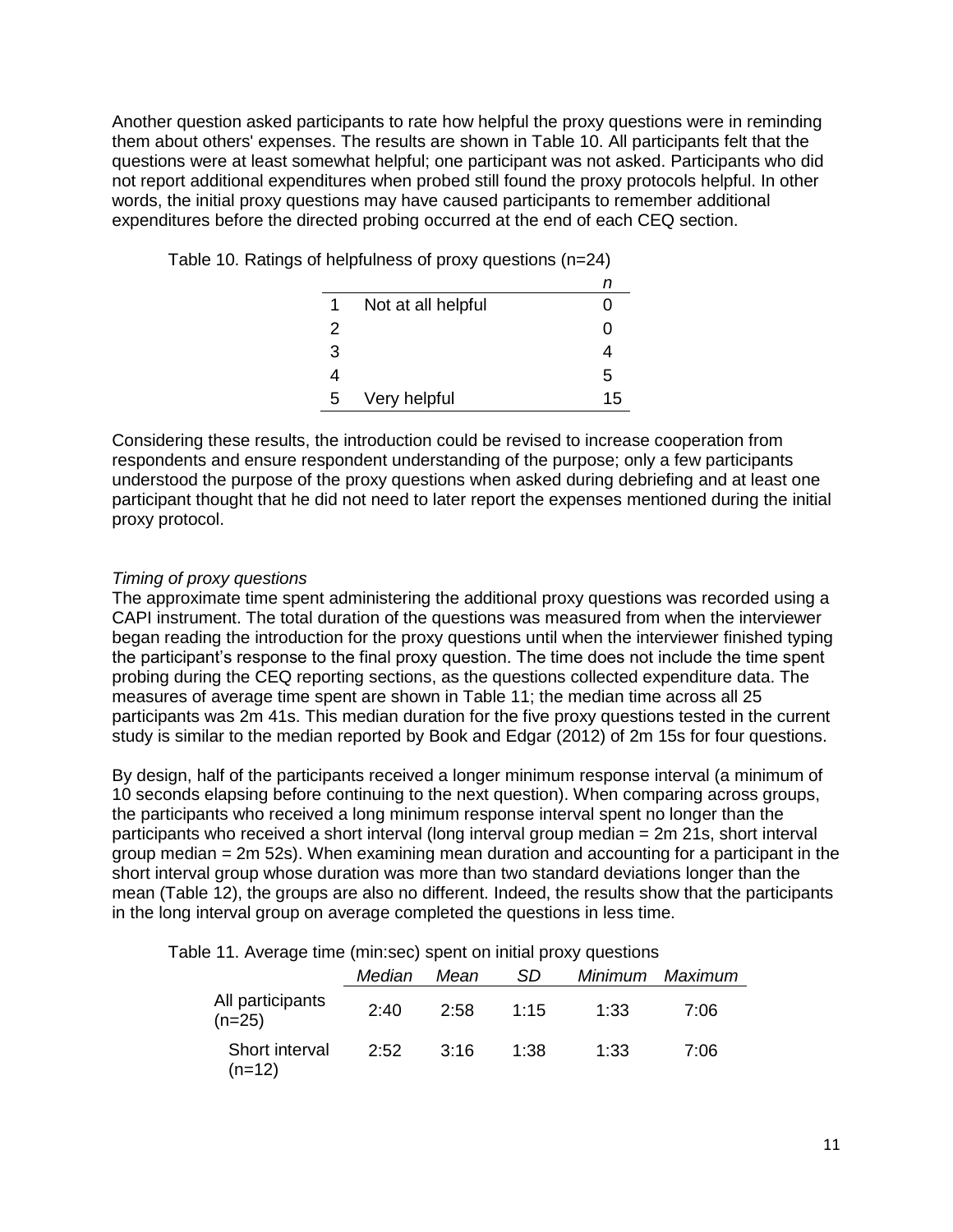| Long interval |  | 0:40 | - 2:00 | - 3:48 |
|---------------|--|------|--------|--------|
| (n=13)        |  |      |        |        |

Table 12. Average time (min:sec) spent on initial proxy questions (outlier omitted)

|                              | Median | Mean | SD   | Minimum | Maximum |
|------------------------------|--------|------|------|---------|---------|
| All participants<br>$(n=24)$ | 2:31   | 2:47 | 0:55 | 1:33    | 5:44    |
| Short interval<br>$(n=11)$   | 2.45   | 2:53 | 1:12 | 1:33    | 5:44    |
| Long interval<br>$(n=13)$    | 2.21   | 2.41 | 0:40 | 2:00    | 3:48    |

Breaking the durations down by total time spent on each of the proxy questions provides insight into why there are no differences between the two timing groups (Table 13). The overall median total time spent on each question by each participant in the short interval group is 14.5s, which is above the minimum 10s mandated for the long interval group.

|                       | Median | Mean | SD   | Minimum | Maximum |
|-----------------------|--------|------|------|---------|---------|
| <b>Short Interval</b> |        |      |      |         |         |
| <b>Other Types</b>    | 31.2   | 45.6 | 52.6 | 4.2     | 198.0   |
| <b>Trips</b>          | 7.1    | 14.0 | 17.7 | 3.5     | 67.0    |
| Routines              | 19.6   | 29.9 | 37.3 | 3.1     | 138.3   |
| Unusual               | 8.3    | 10.8 | 8.9  | 2.9     | 34.1    |
| <b>Hobbies</b>        | 15.6   | 21.2 | 16.3 | 3.6     | 53.4    |
| Long Interval         |        |      |      |         |         |
| <b>Other Types</b>    | 24.9   | 32.8 | 21.5 | 12.6    | 83.9    |
| <b>Trips</b>          | 12.1   | 14.8 | 5.2  | 11.1    | 27.7    |
| <b>Routines</b>       | 12.3   | 13.4 | 3.2  | 10.9    | 22.3    |
| Unusual               | 11.8   | 15.5 | 6.2  | 10.7    | 26.5    |
| <b>Hobbies</b>        | 13.0   | 15.8 | 5.7  | 10.9    | 28.0    |

Table 13. Average time (sec) spent on individual proxy questions

These findings suggest that slowing interviewer pacing has a smaller effect on overall duration than individual respondent differences.

## **Discussion**

The primary purpose of this study was to refine and standardize the wording of proxy reporting questions and probes for use in production settings. The design of the study built upon the methods and results of Book and Edgar (2012), which developed a protocol for raising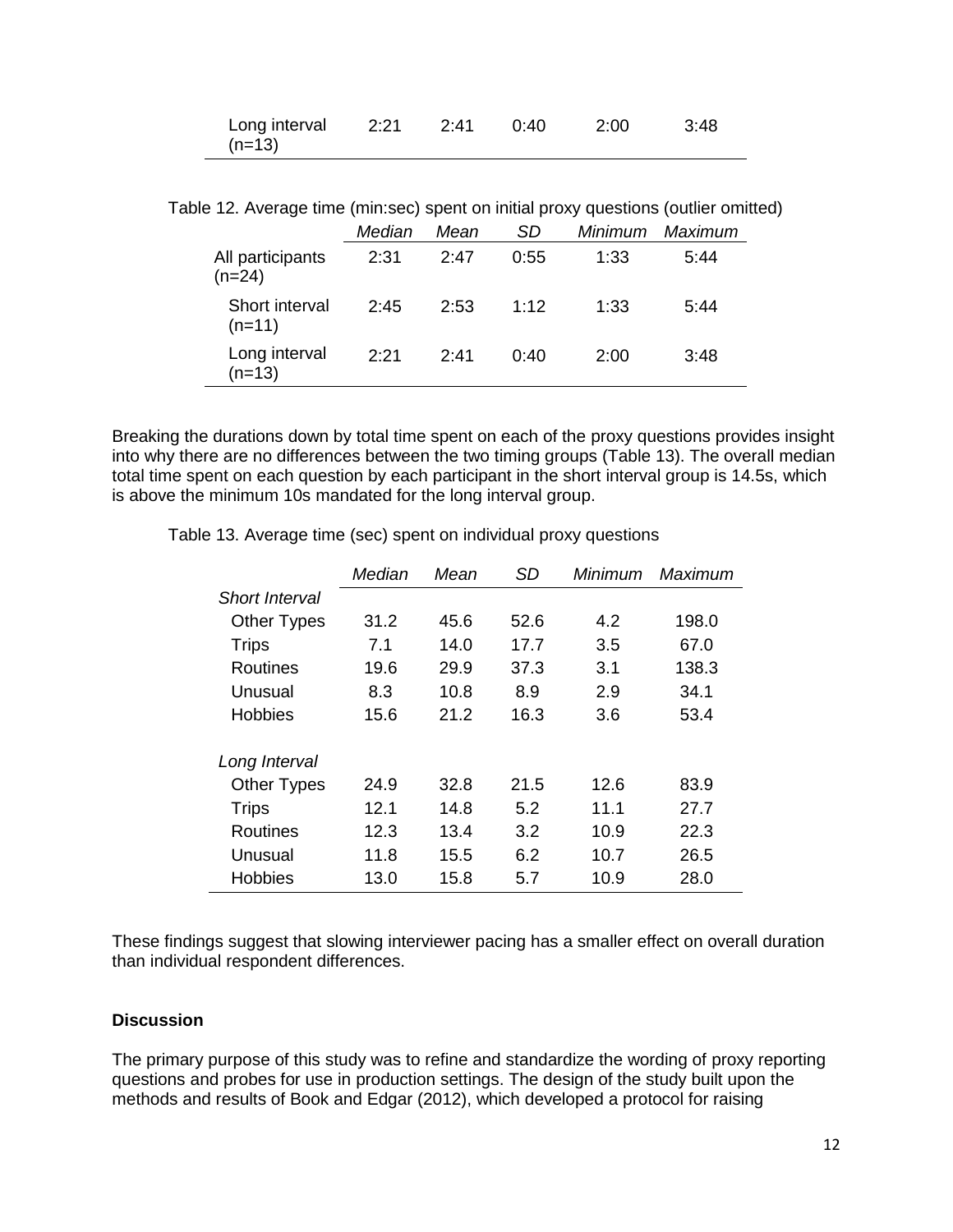respondents' awareness of how others in the household spend their money. Overall, the final protocols tested in the current study seem to balance sensitivity and burden while still yielding additional expenditures that would not otherwise be captured by standard CEQ interviewing. The final protocols used represent a standardization of the question scripting developed by Book and Edgar (2012) and the analyses presented in this report indicate proposals for refinement of which questions should be asked and which may be considered for omission.

Initially, this study strictly standardized the proxy questions. However, intermediate results indicated that the revisions had decreased the effectiveness of the proxy questions as compared to Book and Edgar (2012) and protocols were modified to increase the level of detail included in the scripts. With the modified scripts, the probes did yield additional reports. However, where the previous study had found over \$3,200 in additional expenditures from 10 out of 18 people, the current study found \$588 from 5 out of 14 people using the modified scripts. Although it is not advised to directly compare the 2012 study, the first half of the current study, and the second half of the current study (at the very least, the 2012 and current study differ methodologically on one major point: different interviewers), a cautious judgment of the overall pattern of results suggests that tailoring a probe and increasing detail improves its effectiveness at eliciting additional expenditures. Additionally, it is noteworthy that the relatively low level of personalization used in the final protocol was successful while also being simple for FRs to implement as it requires only inserting personal information in a standardized probe.

The results from this study can be used to refine future proxy protocols. The questions about how others spend their money, what hobbies or activities others in the household like to spend time on, and any changes in day-to-day routines were the only probes to elicit additional expenses and should be considered for inclusion in future protocols. In contrast, several participants reported that the 'unusual purchases' question felt sensitive while the majority of respondents reported no trips taken by others in their household without them. Given these considerations, these latter two questions may not be effective for a broad range of people and should be considered for exclusion, thus reducing the duration of the set of proxy questions and potentially reducing protocol sensitivity. Given this reduction in length, it may be expected that the protocol would require less than or about two minutes to administer. Additionally, it is recommended that different family situations be considered: for example, a single parent reporting on behalf of a household of young children should not be asked questions about how their children spend money. To address this, the protocol could only be administered to CUs of more than two people and only include questions about people who control their own purchases (e.g., older than 10 years of age and not in poor health). This is expected to raise the effectiveness and efficiency of the protocol while also reducing the likelihood that respondents would view the questions as irrelevant.

A secondary goal of this study was to understand how interviewer pacing for open-ended questions affects response quality. The results supported the hypothesis that longer minimum response intervals were associated with an increased number of reports. Notably, the minimum response interval also enabled at least two participants to change their answers. These benefits were gained without a costly increase in subjective interview duration or decrease in interaction quality.

There are several important limitations to this work that should be considered when interpreting these results. The study is based on a small non-representative sample and this challenge was further limited by the proportion of participants who lived in households with only young children that do not spend money. Additionally, it was not possible to check the validity of expenses reported and so reports of higher numbers of items and amounts were assumed to be more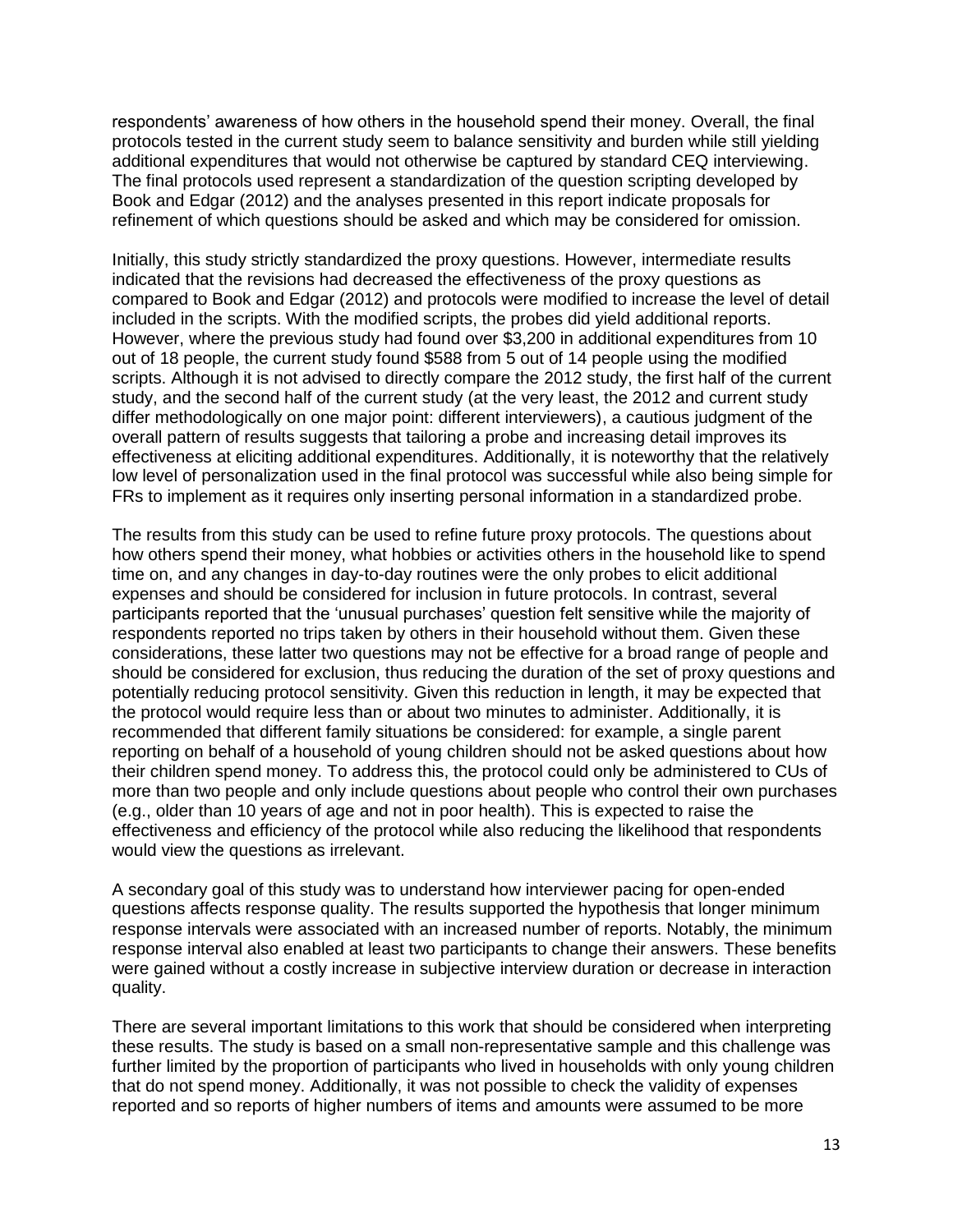accurate. And, as with many interviews, the scripting throughout the interview (proxy questions and CEQ) was not always followed precisely, which could lead to unaccounted for differences between groups.

The results from the current study and Book and Edgar (2012) indicate that proxy protocols warrant further research and testing. Although reliable estimates of effect size are not possible to make from this study's small sample size, the results indicate that the protocols led to increased reporting. However, given that the expected variance in respondent reporting is high, it is not recommended that future research hypotheses be based solely on comparisons of averages between groups to test different protocols. It is recommended that future research investigate the proxy reporting question 'incrementally'—building from the simplest protocol and adding manipulations to collect the effect of incrementally richer protocols as compared to baseline. If an incremental change in protocol leads to an additional expense reported, we can be fairly confident that the additional report is due to the incremental change. An additional manipulation to test the effectiveness of the proxy questions alone without probes may also be of value. The current design, in which all participants receive the initial proxy questions, can only provide a conservative estimate of the true effect of the proxy protocols as compared to the current production procedures. Given the lower demands on interviewer ability of such an approach (i.e., no need to prompt respondents throughout the CEQ), it may prove successful. Although these approaches confound participant time spent on the question, they seem to provide the most straightforward comparisons between multiple protocol designs.

# **Recommendations**

*Recommendation 1:* Target only multi-person CUs with at least one other CU member who controls their own spending. Heuristics such as a minimum age of 10 years and no reports of poor health could be used to aid the FR in judging whether to include a CU member though future research should test this question (cf., Cate-Schaeffer, 2010; Edgar, 2011).

*Recommendation 2*: Use rich and personalized probes that include specific details and events to trigger memory.

*Recommendation 3*: Use the proxy questions about how others spend their money, what hobbies or activities others in the household like to spend time on, and any changes in day-today routines. Do not use the questions about unusual purchases and trips.

*Recommendation 4*: Encourage interviewers to allow respondents more time to reflect on openended questions and give thoughtful answers.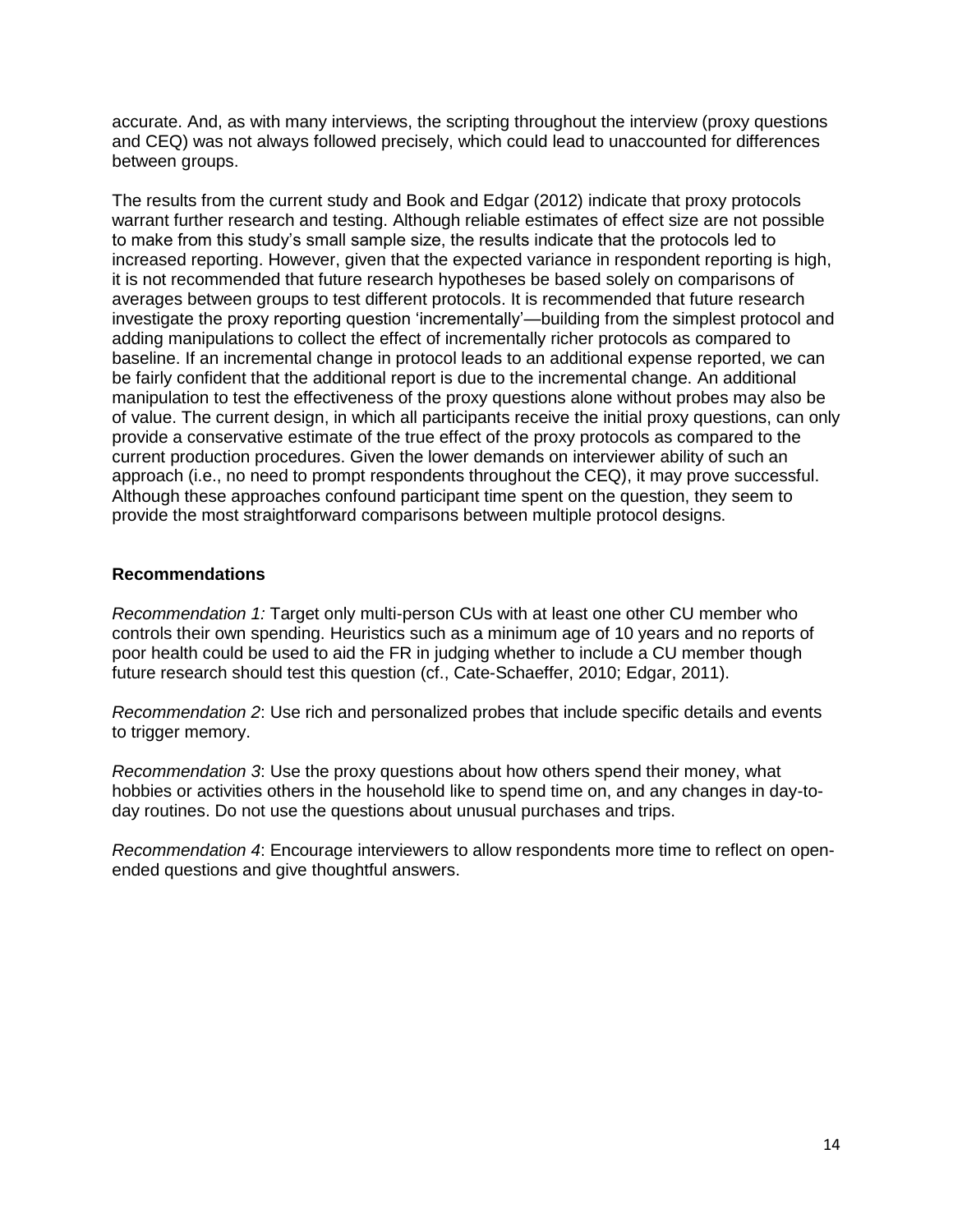## References

Blair, E. & Burton, S. (1987). Cognitive processes used by survey respondents to answer behavioral frequency questions. *Journal of Consumer Research, 14,* 280-288.

Book, T. & Edgar, J. (2012). Proxy Reporting Lab Study Report. Bureau of Labor Statistics internal report. Washington, DC: Bureau of Labor Statistics.

Bureau of Labor Statistics (2010). Proxy Reporting in the Consumer Expenditure Surveys Program. Bureau of Labor Statistics internal report. Washington, DC: Bureau of Labor Statistics.

Burton, S. & Blair, E. (1991). Task conditions, response formulation processes, and response accuracy for behavioral frequency questions in surveys. *Public Opinion Quarterly, 55,* 50 -79.

Cate-Schaeffer, N. (2010). Issues in proxy reporting in the Consumer Expenditure Survey. Paper presented at CE Methods Workshop. Washington, DC: Bureau of Labor Statistics.

Edgar, J. (2011). 2010 CE methods workshop summary. Bureau of Labor Statistics internal report. Washington, DC: Bureau of Labor Statistics.

Kojetin, B. & Jerstad, S. (1997). The quality of proxy reports on the Consumer Expenditure Survey. Bureau of Labor Statistics internal report. Washington, DC: Bureau of Labor Statistics.

Mathiowetz, N. (1987). Questionnaire Design Advisory Conference. Bureau of Labor Statistics internal report. Washington, DC: Bureau of Labor Statistics.

Reiser, B. J., Black, J. B., & Abelson, R. P. (1985). Knowledge structures in the organization and retrieval of autobiographical memories. *Cognitive Psychology, 17,* 89-137.

Schwarz, N. & Wellens, T. (1997). Cognitive Dynamics of Proxy Responding: The Diverging Perspectives of Actors and Observers *Journal of Official Statistics*, *13*, 159–179.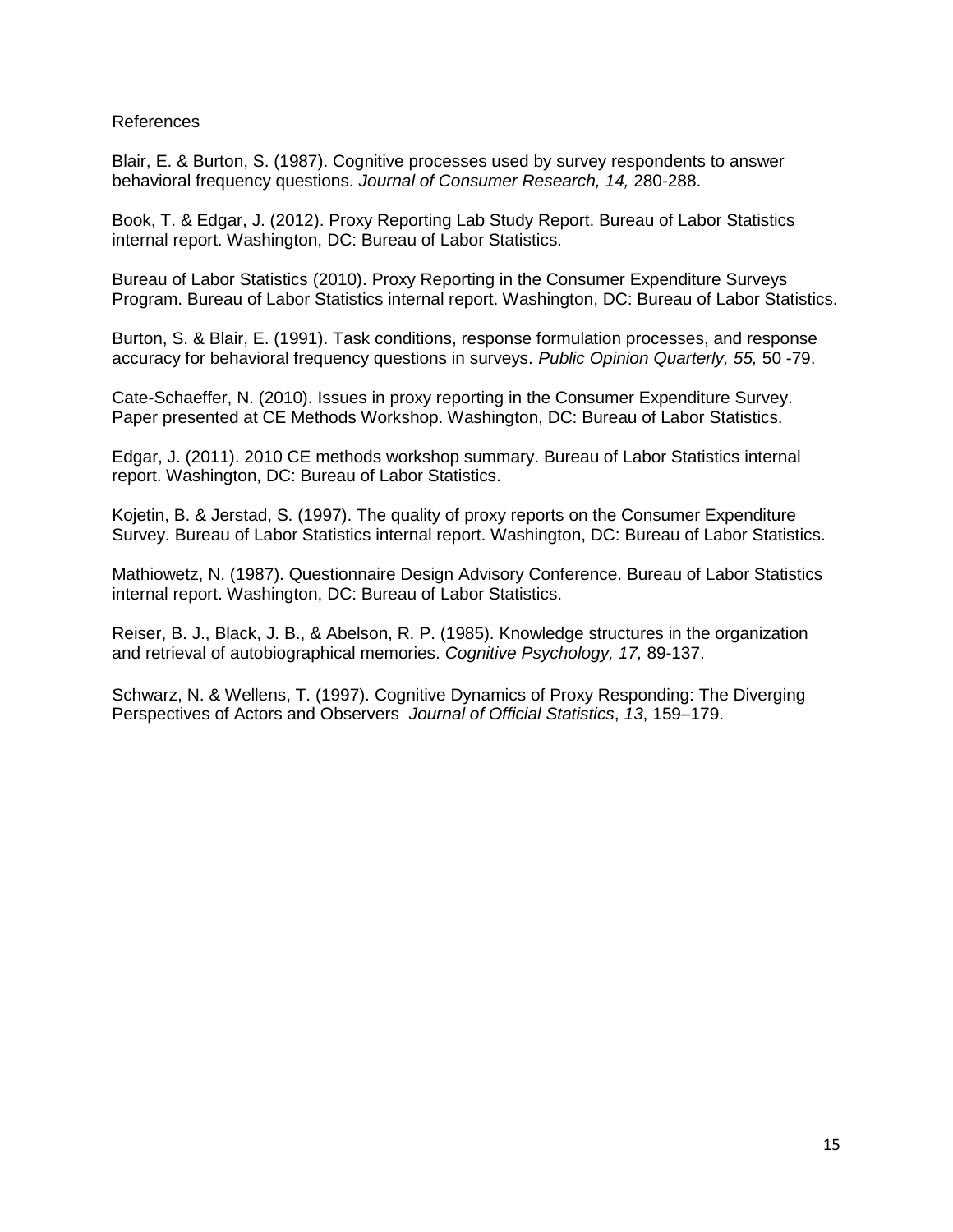Appendix A: Proxy question scripting and protocol

You said that [name1, name2, and name3] live in your household. I'd like to spend a few minutes talking about ways they spend their money. This will help us move faster later in the interview, and help you remember things that you might otherwise forget since they're not your expenses. It's best if you take time to really think about each answer for each person. I'll give you a moment to form your answer to each question.

To start, I want to ask about expenses that the other people in your household have that you may not. For example, one person might buy all the clothing, while another handles all the vehicle expenses.

Are there some types of things that [name1] spends money on that you don't? *Interviewer starts the timer; the interviewer does not move on until the minimum response interval has passed.*

*When the participant starts speaking, the interviewer records the participant's response.*

*When the participant finishes responding, the interviewer asks about the next person in the household.* 

Are there some types of things that [name2] spends money on that you don't?

*The interviewer repeats the question for all members of the household, checks that the minimum response interval has passed, and then stops the timer and moves on to the next question.*

*For the remaining four questions, the interviewer starts the timer after reading the question and does not move on until the minimum response interval has passed. After the participant finishes responding, the interviewer moves on to the next question.*

Thinking about the last three months since May  $1<sup>st</sup>$ , has [name1], [name2], or [name3] taken any vacations or trips without you?

Thinking about the last three months since May  $1<sup>st</sup>$ , has [name1], [name2], or [name3] made any changes to their normal day-to-day routine that might have changed what they did or did not spend money on?

Thinking about the last three months since May  $1<sup>st</sup>$ , has [name1], [name2], or [name3] bought anything unusual or out of the ordinary?

Does [name1], [name2], or [name3] have any hobbies or activities that they like to spend time on?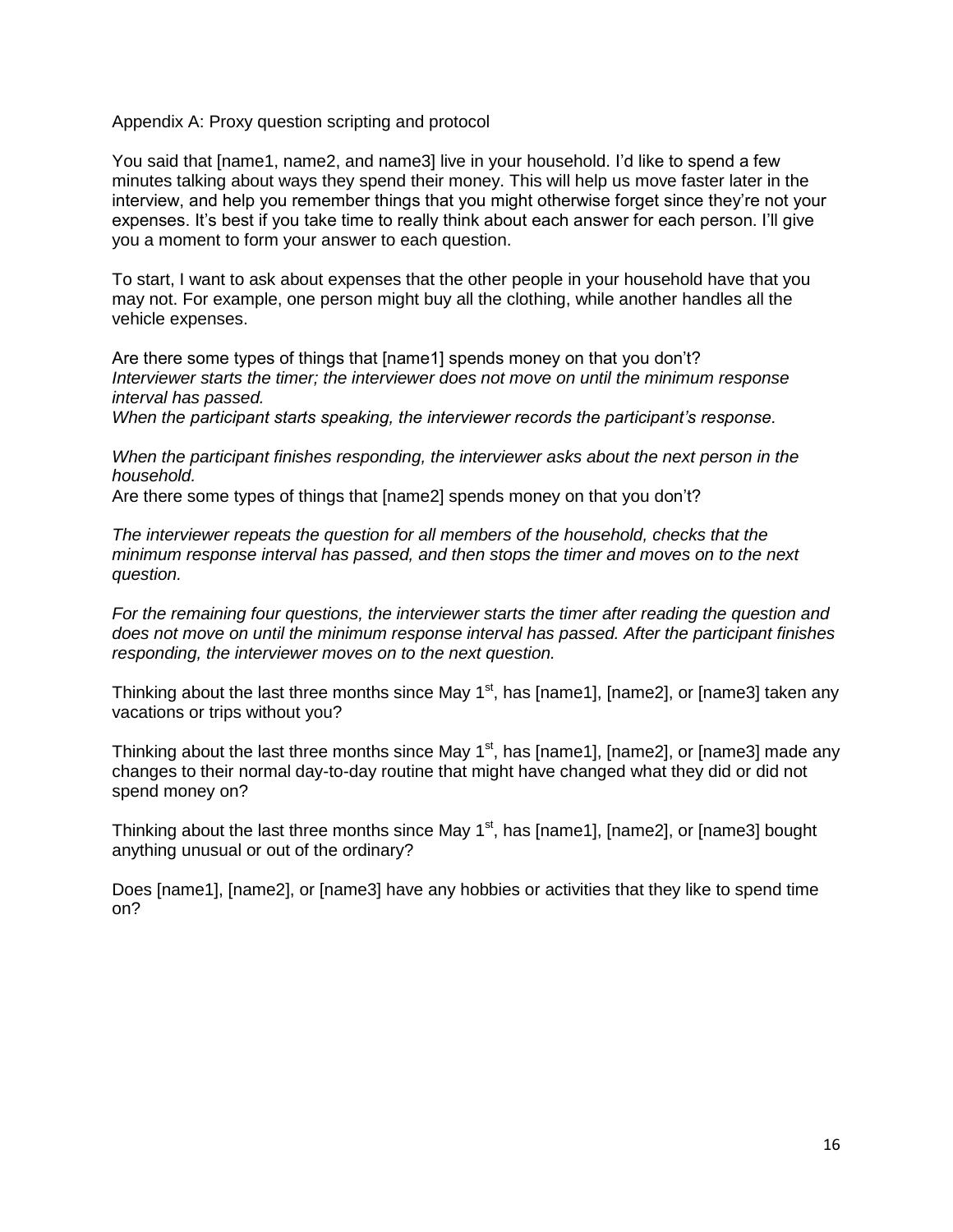Appendix B: Modifications made to probe scripting compared to original scripting

|                                                   | Original Scripting (n=11)                               | Modified Scripting (n=14)                      |
|---------------------------------------------------|---------------------------------------------------------|------------------------------------------------|
| Things others<br>spend money on<br>that you don't | You mentioned that [name]                               | You mentioned that [name]                      |
|                                                   | spends money on [reported                               | spends money on [reported                      |
|                                                   | item]. Are there any other                              | item]. Did [name] have any                     |
|                                                   | expenses that you want to                               | other [item type] expenses                     |
|                                                   | add related to that?                                    | that we haven't talked about                   |
|                                                   |                                                         | yet?                                           |
| <b>Trips</b>                                      | You mentioned that [name]                               | You mentioned that [name]                      |
|                                                   | took a trip recently. Are there                         | took a trip recently. Did                      |
|                                                   | any other expenses that you                             | [name] have any other [item                    |
|                                                   | want to add related to that                             | type] expenses that we                         |
|                                                   | trip?                                                   | haven't talked about yet?                      |
|                                                   | You mentioned that [name]                               | You mentioned that [name]                      |
|                                                   | made a change to their day-to-                          | [change to their day-to-day                    |
| Changes to day-                                   | day routine. Are there any                              | routine]. Did [name] have                      |
| to-day routine                                    | other expenses that you want<br>to add related to that? | any other [item type]                          |
|                                                   |                                                         | expenses that we haven't                       |
|                                                   | You mentioned that [name]                               | talked about yet?<br>You mentioned that [name] |
|                                                   | bought something unusual or                             | bought [something unusual or                   |
| Unusual                                           | out of the ordinary. Are there                          | out of the ordinary]. Did                      |
| purchases                                         | any other expenses that you                             | [name] have any other [item                    |
|                                                   | want to add related to the                              | type] expenses that we                         |
|                                                   | unusual item?                                           | haven't talked about yet?                      |
| <b>Hobbies</b>                                    | You mentioned that [name] has                           | You mentioned that [name]                      |
|                                                   | a hobby or activity they like to                        | has a hobby or activity they                   |
|                                                   | do -- [reported hobby or                                | like to do -- [reported hobby or               |
|                                                   | activity]. Are there any other                          | activity]. Did [name] have                     |
|                                                   | expenses that you want to                               | any other [item type]                          |
|                                                   | add related to that?                                    | expenses that we haven't                       |
|                                                   |                                                         | talked about yet?                              |